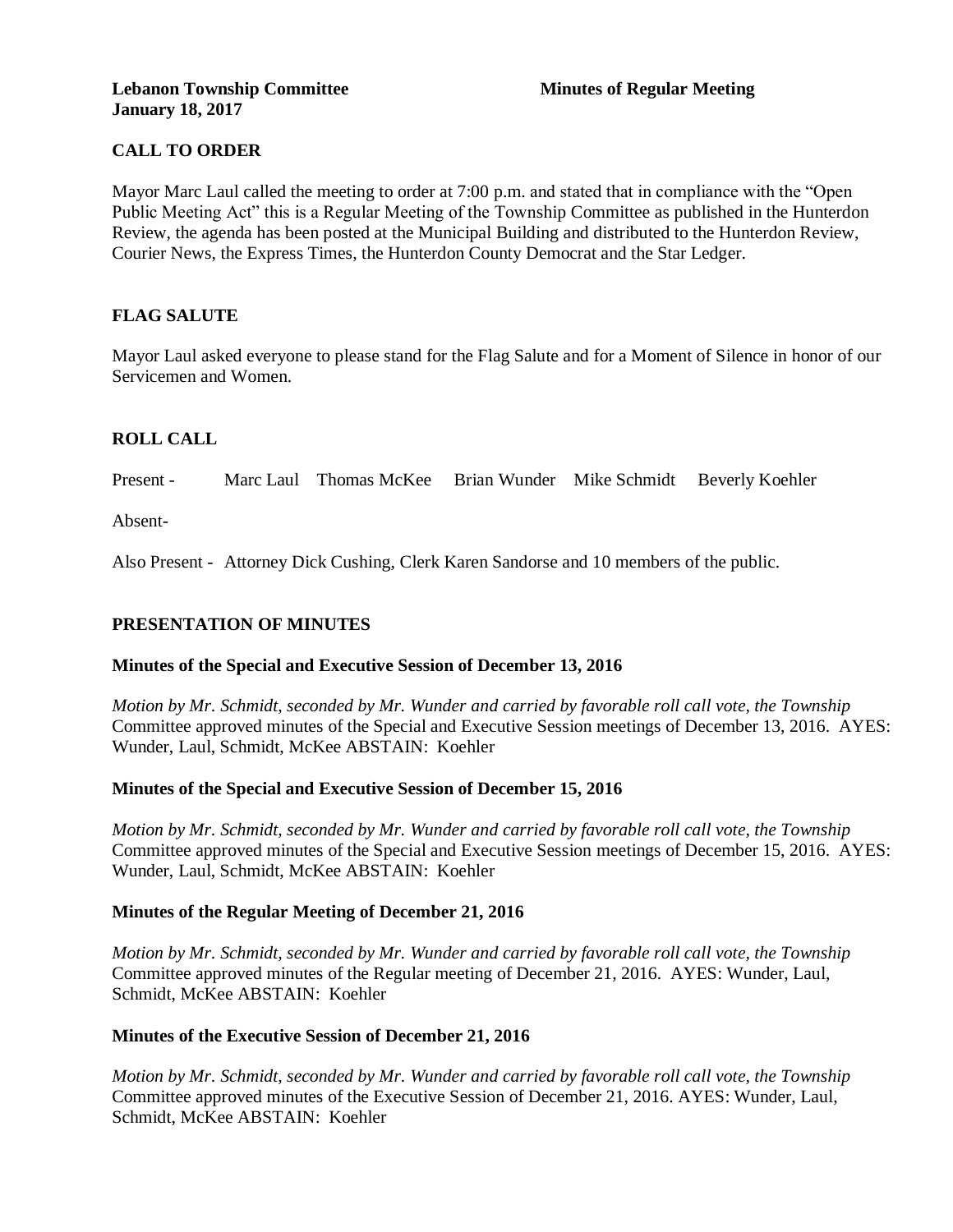LTCM 01/18/2017 Page 2 of 12

### **Minutes of the Reorganization Meeting of January 4, 2017**

*Motion by Ms. Koehler, seconded by Mr. Wunder and carried by unanimous favorable roll call vote,* the Township Committee approved minutes of the Reorganization meeting of January 4, 2017.

### **PUBLIC COMMENTS – for agenda items only.**

*Motion by Mr. McKee, seconded by Mr. Schmidt and carried by unanimous favorable roll call vote, the* Township Committee opened the Public Comment portion of the meeting.

No comments from the public.

*Motion by Mr. Schmidt, seconded by Mr. Wunder and carried by unanimous favorable roll call vote, the* Township Committee closed the Public Comment portion of the meeting.

#### **RESOLUTIONS**

#### **Resolution No. 02-2017 – Professional Services – Municipal Auditor**

*Motion by Mr. McKee, seconded by Mr. Schmidt and carried by unanimous favorable roll call vote, the* Township Committee approved Resolution No. 02-2017 as written below.

# **TOWNSHIP OF LEBANON COUNTY OF HUNTERDON STATE OF NEW JERSEY RESOLUTION NO. 02-2017 RESOLUTION AUTHORIZING THE AWARD OF A NON-FAIR AND OPEN CONTRACT FOR PROFESSIONAL SERVICES-MUNICIPAL AUDITOR**

WHEREAS, the Township of Lebanon has a need to acquire a municipal Auditor as a non-fair and open contract pursuant to provisions of N.J.S.A. 19:44A-20.5; and, WHEREAS, the Chief Financial Officer has determined and certified in writing that the value of the acquisition will exceed \$17,500; and, WHEREAS, the anticipated term of this contract is one year; and, WHEREAS, ARDITO  $& CO$ , LLP has submitted a proposal, indicating they will provide the auditor services for the anticipated fee of \$28,961 (including court); and, WHEREAS, ARDITO & CO., LLP has completed and submitted a Business Entity Disclosure Certification which certified that ARDITO & CO., LLP has not made any reportable contributions to a political or candidate committee in the Township of Lebanon in the previous one year, and that the contract will prohibit ARDITO  $& CO$ , LLP from making any reportable contributions through the term of the contract; and, WHEREAS, the required certificate for the availability of funds has been filed by

the chief financial officer providing that legally appropriated balances are available to cover the amount of the contract as required by N.J.A.C. 5:30-14.5 and that fees for the aforementioned auditing and non-auditing services shall be made available by appropriate inclusion in either an annual municipal budget which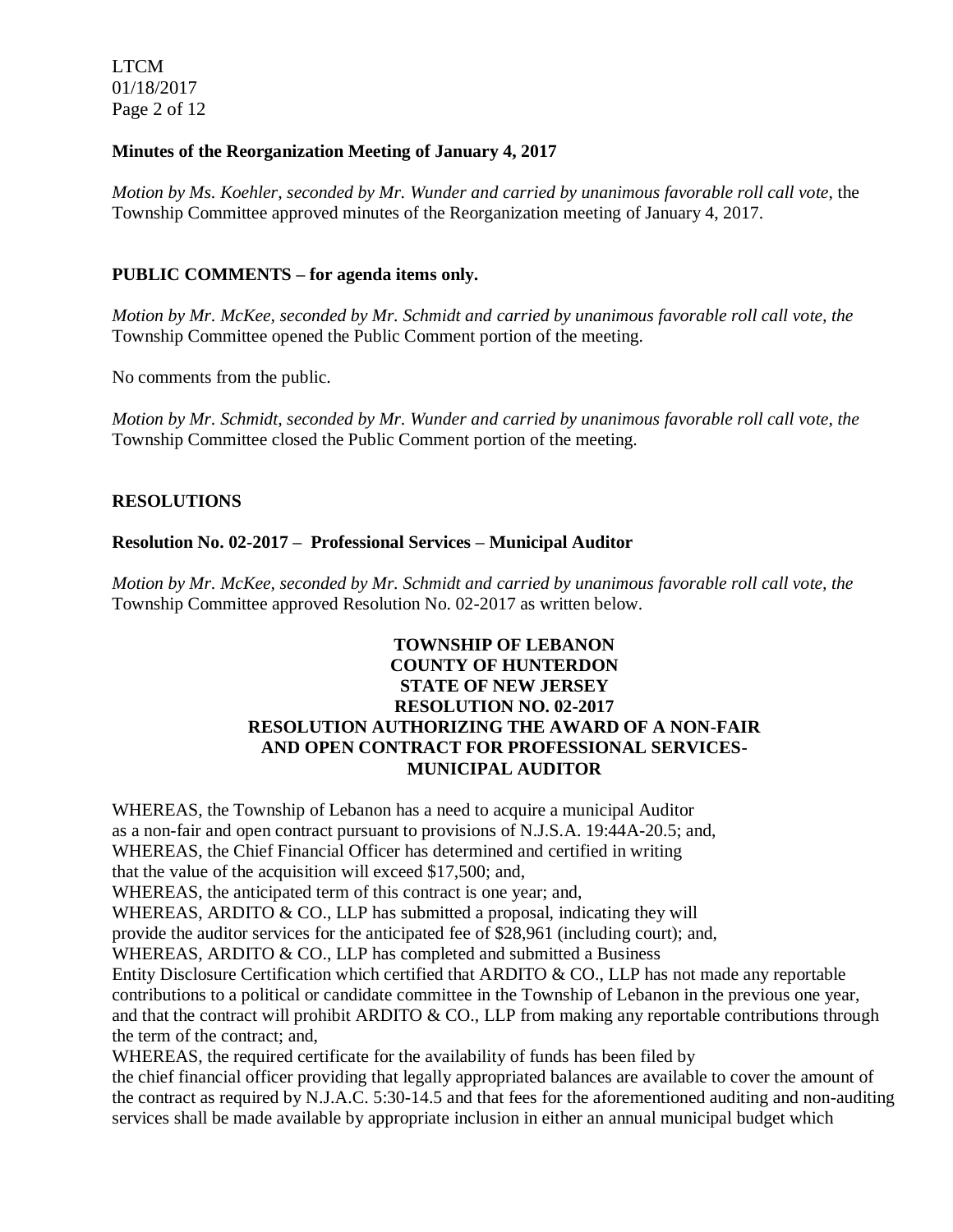LTCM 01/18/2017 Page 3 of 12

includes current, revenue sharing and utility provisions, by budget amendments for Federal program spending or by inclusion in an appropriate bond ordinance.

NOW, THEREFORE BE IT RESOLVED, by the Township Committee of the

Township of Lebanon, authorizes the Mayor and Clerk of the Township of Lebanon to enter into a contract with ARDITO AND CO., LLP as described herein as auditors on and in behalf of the Township of Lebanon for the year 2017; and,

BE IT FURTHER RESOLVED that the Business Disclosure Entity Certification

and Determination of Value be placed on file with this resolution; and,

BE IT FURTHER RESOLVED that a notice of this action shall be printed once in a legally designated publication.

Political Contribution Disclosure. This contract has been awarded to Ardito & Co., LLP based on the merits and abilities of Ardito & Co., LLP to provide the goods and services as described herein. This contract was not awarded through a "fair and open" process pursuant to N.J.S.A. 19:44A-20.4 et seq. As such, the undersigned does hereby attest that Ardito & Co., LLP, its subsidiaries, assigns or principals controlling in excess of 10% of the company has neither made a contribution, that is reportable pursuant to the Election Law Enforcement Commission pursuant to N.J.S.A. 19:44A-8 or 19:44A-16 in the one (1) year period preceding the award of the contract that would, pursuant to P.L. 2004, c.19. affect its eligibility to perform this contract, nor will it make a reportable contribution during the term of the contract to any political party committee in the municipality if a member of that political party is serving in an elective public office of that municipality when the contract is awarded, or to any candidate committee of any person serving in an elective public office of the municipality when the contract is awarded.

Exhibit "A" (Mandatory Affirmative Action Language), Exhibit "B" (Affirmative Action Plan/ Report Filing Information), Exhibit "C" (Business Registration Certificate), Exhibit "D" (Business Entity Disclosure Certification) and Exhibit "E" (Political Contributions Disclosure Certification) are attached to and made a part of this contract.

# **Resolution No. 20-2017 NJDOT Grant Application – Hickory Run Rd Guide Rail Replacement**

*Motion by Mr. Schmidt, seconded by Ms. Koehler and carried by unanimous favorable roll call vote, the* Township Committee approved Resolution No. 20-2017 as written below.

> TOWNSHIP OF LEBANON RESOLUTION NO. 20-2017

Resolution: Approval to submit a grant application and execute a grant contract with the New Jersey Department of Transportation for the Hickory Run Road Guide Rail Replacement project. NOW, THEREFORE, BE IT RESOLVED that the Committee of Lebanon Township formally approves the grant application for the above stated project.

BE IT FURTHER RESOLVED that the Mayor and Clerk are hereby authorized to submit an electronic grant application identified as MA-2017-Hickory Run Road Guide Rail Rempacem-00033 to the New Jersey Department of Transportation on behalf of Lebanon Township.

BE IT FURTHER RESOLVED that the Mayor and Clerk are hereby authorized to sign the grant agreement on behalf of Lebanon Township and that their signature constitutes acceptance of the terms and conditions of the grant agreement and approves the execution of the grant agreement.

# **Resolution No. 21-2017 Redemption of Tax Sale Certificate**

*Motion by Ms. Koehler, seconded by Mr. Wunder and carried by unanimous favorable roll call vote, the* Township Committee approved Resolution No. 21-2017 as written below.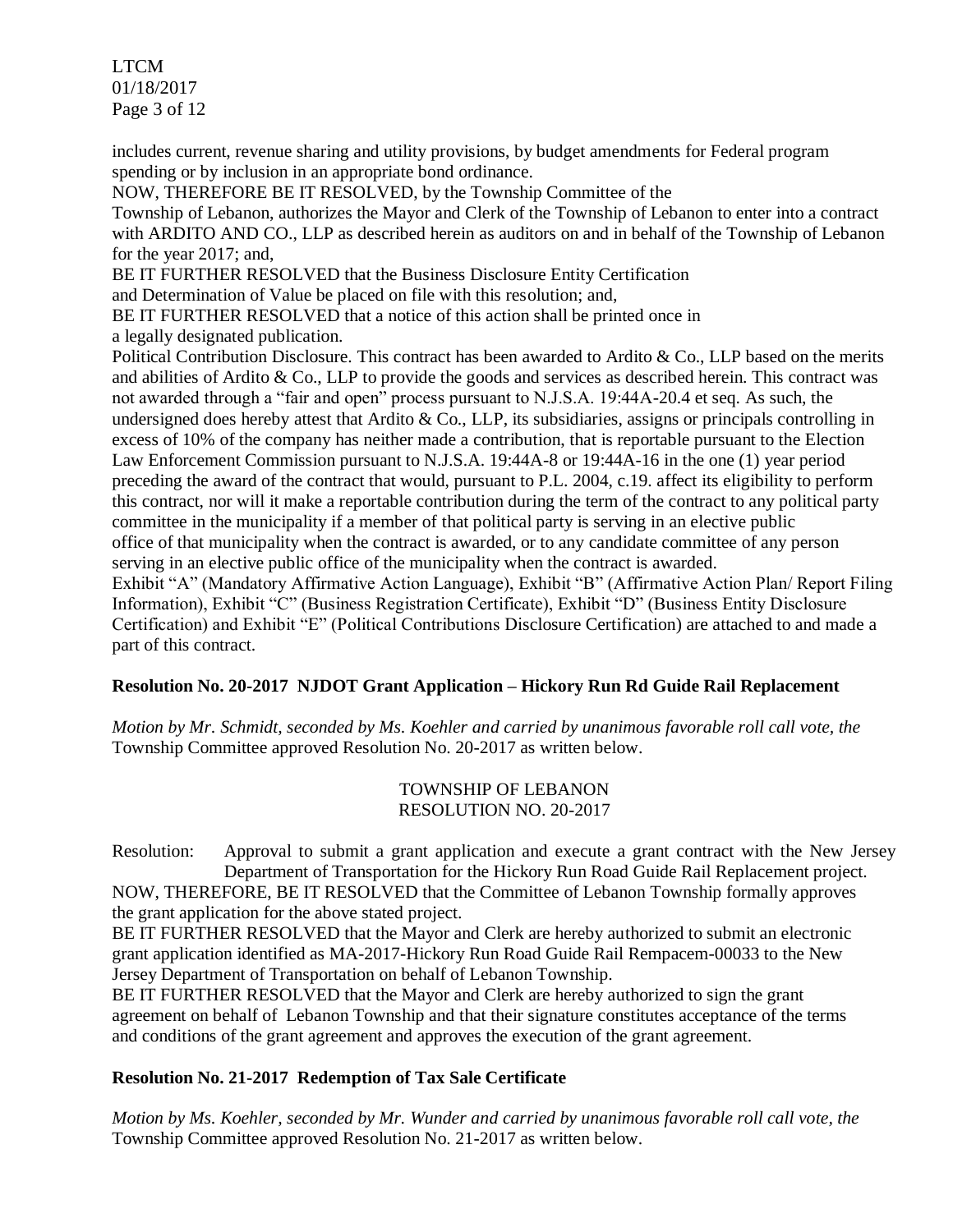### **TOWNSHIP OF LEBANON COUNTY OF HUNTERDON STATE OF NEW JERSEY RESOLUTION NO. 21-2017 REDEMPTION OF TAX SALE CERTIFICATE**

WHEREAS the Tax Collector did sell a Tax Sale Certificate #201607 on October 14<sup>th</sup> 2016 to Lebanon Township and,

WHEREAS the amount of \$4,248.01 has been collected from Centurytel, the owner of this property, known as Block 56 Lot 13.02 T01, Lebanon Township for the redemption of Tax Sale Certificate #201607.

THEREFORE BE IT RESOLVED that the Treasurer be authorized to prepare and the Mayor, Treasurer and Clerk be authorized to sign a check in the amount of \$4,248.01 for the redemption of this lien paid to Lebanon Township.

# **OLD BUSINESS**

#### **Museum Addition - Architect's Presentation of Design**

Architect Chris Nash was in attendance to present his design for the Museum addition, which includes an accessible lavatory facility, a storage room and a counter with a utility sink and work area. Mr. Nash stated that the drawings are not quite ready for bidding or permitting yet but will be in two weeks or so. Mr. Nash noted that there are some decisions that need to be made with items such as fixtures, items to be subcontracted in and out and what the Museum may be able to have donated to the project. Mr. Nash reviewed the design documents with the Committee.

Mr. Schmidt stated that once the bid package is complete and reviewed by the Township Attorney the Committee will have the opportunity to ask questions prior to moving forward with the bidding process.

Mayor Laul asked Mr. Nash; that with the expectation of eventually putting oil in the basement, and moving away from the propane heaters that are in the windows, can the pipe chase be designed into the plan at this time? Mr. Nash stated that there is an existing place on the plan where the pipe chase can be placed. Mayor Laul asked if this would be a good time to rough it in. Mr. Nash agreed that it would make sense to rough it in, at least the one going to the second floor, as the attic space will be constricted. Mr. Nash will add the pipe chase to the drawings. Ms. Koehler asked that the drawings be precise so the construction company does not make changes that will incur additional cost to the Township. Ms. Koehler asked if there are any concerns with the footings due to the historic nature of the building. Mr. Nash said that a test dig was conducted and they could get down about 3 ft. which is what Mr. Nash had hoped for. Mr. Nash noted that the foundation was mostly stone and fairly solid so there is no issue.

Mr. Nash informed the Committee that the bid specification will need to include add ins. The items to be included were discussed.

Ms. Koehler asked if the outhouse needs to be filled in. Ms. Laurie Hoffman stated that the Historians would like to keep the outhouse open because walkers and bikers use it. Ms. Koehler will call the Hunterdon County Health Department to see if it is acceptable to leave the outhouse open for the public's use.

*Motion by Mr. Schmidt, seconded by Mr. Wunder and carried by unanimous favorable roll call vote, the* Township Committee authorized the Historians to send the specifications/drawings to the Township Attorney for preparation of the bids packet subject to final approval by the Committee, before advertising.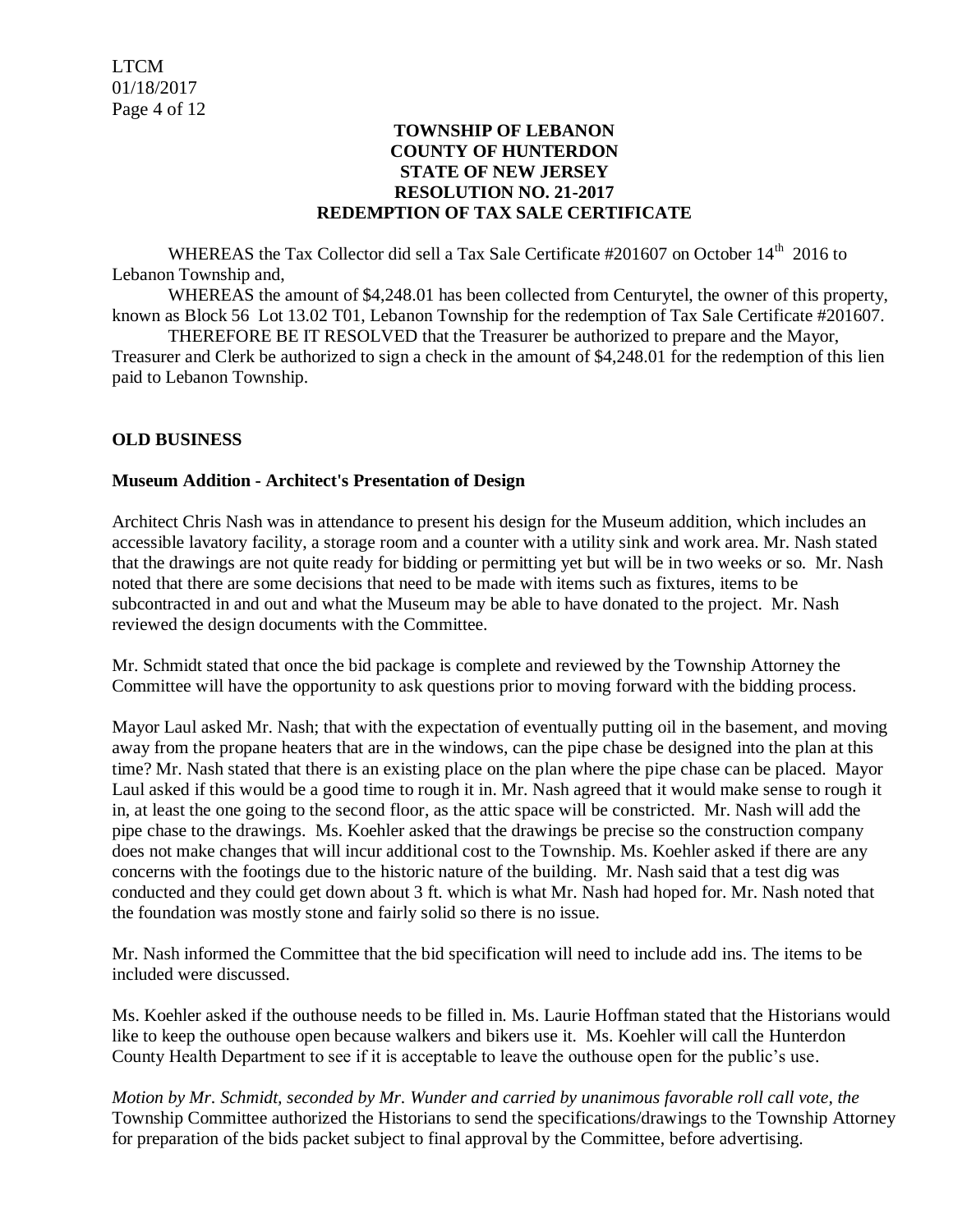LTCM 01/18/2017 Page 5 of 12

### **Notice of Public Hearing – Green Acres Application**

Mr. Schmidt informed those present that there will be a public hearing at the February 1, 2017 meeting for a Green Acres Grant application. Mr. Schmidt noted that questions on the application can be discussed at that time.

#### **Title Search Proposal – 97 Red Mill Road Acquisition**

Mr. Schmidt stated that a Title Search is the first step in having a Survey preformed on the property. Mr. Schmidt said that he contacted four (4) different companies to obtain quotes. Title Lines provided the lowest quote and comes highly recommended.

*Motion by Mr. Schmidt, seconded by Mr. Wunder and carried by unanimous favorable roll call vote, the* Township Committee approved a proposal from Title Lines, in the amount of \$300.00, for a Title Search to be conducted at 97 Red Mill Road.

#### **Property Survey – 97 Red Mill Road**

Mr. Schmidt stated that he solicited various quotes for the survey work that will need to be done at 97 Red Mill Road. Mr. Schmidt received three (3) written and a verbal quote. Bohren and Bohren, who is authorized on the Green Acres approved list, provided the lowest proposal. Mr. Schmidt noted that New Jersey Water Supply Authority has offered to reimburse the Township for half of the cost for the Title Search and the Survey work. There is also a possibility that Green Acres may contribute funding for the other half of the cost.

*Motion by Mr. Schmidt, seconded by Mayor Laul and carried by unanimous favorable roll call vote, the* Township Committee approved the proposal from Bohren and Bohren, in the amount of \$3,960.00, for a survey to be conducted at 97 Red Mill Road.

#### **Social Media**

Mayor Laul stated that in 2016 the Township Committee discussed a Social Media Policy for the Township; however, it did not move forward. Mayor Laul said that he reached out to the Chairman of the EOSC, Adam Duckworth, for assistance, as the EOSC appears to use social media the most. Mr. Duckworth has agreed to research the best direction for the Township to go with social media and come back to the Committee with his suggestions. Mayor Laul said that he informed Mr. Duckworth that all interactions with Attorney St. Angelo, on the subject, will go through the Mayor.

Mr. Schmidt stated that he reviewed his past notes and the Committee is not looking for a medium where public discussion can take place, where there would be the need for a full time administrator to insure that there are no offensive comments posted by the public. The Committee is looking for a means to provide information to the public through social media. Those able to have use of the media would include the subcommittees, departments of the Township and the Fire Department.

*Motion by Mr. Schmidt, seconded by Mr. Wunder and carried by unanimous favorable roll call vote, the* Township Committee approved a motion to move forward in developing a Social Media Policy, written by Adam Duckworth, through Mayor Laul.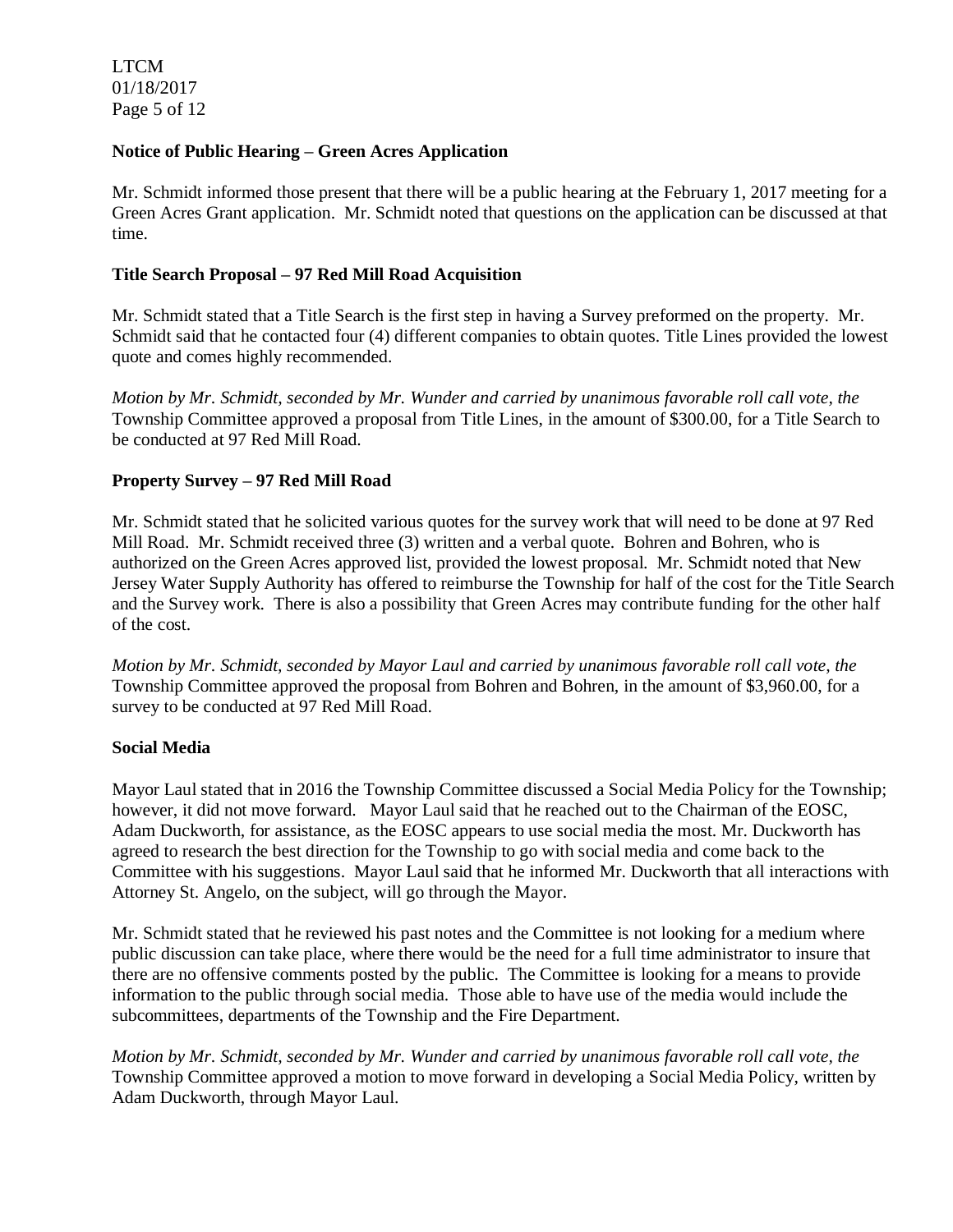LTCM 01/18/2017 Page 6 of 12

### **Winding Brook Road**

Mayor Laul stated that last year the Winding Brook Road Association came to the Committee and asked if the Township would take over the road. Township Engineer Steve Risse was asked to assess the road to see what would be needed to bring it up to a Class II status. Engineer Risse provided the Committee with a report outlining the reasons why it would not be advisable for the Township to accept the road into the public road system.

Mr. Wunder stated that it would be too difficult to take over the road but he would like to see the Committee put together a proposal for the Township to plow the road in the winter months. Mayor Laul stated that he is concerned that a DPW truck could damage the roadway and then the Township would be liable. Mr. Schmidt stated his concerns with the many private roads in the Township and the precedent it will set if the Township took over the Winding Brook Lane. Mr. Wunder stated that it is a connecting road and that it is used during emergencies in the area. Mayor Laul stated that he is also concerned with putting the DPW employees at risk due to the road not being up to code.

Attorney Cushing stated that the Township is obligate to treat similar roads the same, but if there are true distinctions, an ordinance can be crafted enabling the Township to maintain the roads during winter weather.

Mayor Laul stated that he would like to address the specific request of the Winding Brook Road Association, in the Township accepting the road into the public roadway, to conclude the matter.

*Motion by Mr. Schmidt, seconded by Mr. McKee and carried by unanimous favorable roll call vote, the* Township Committee denied the request of taking over Winding Brook Lane as it will never be a Class II road.

# **Verizon Wireless Nodes**

Attorney Cushing stated that this subject has come up state wide because Verizon is trying to add nodes in many areas. Attorney Cushing said there may be more to the matter than originally realized. Attorney Cushing stated that the system being proposed by Verizon is a line of site system and the nodes need a line of site from pole to pole. Attorney Cushing noted that many times the utility companies do not want the nodes on their poles so new poles need to be installed. There is also a problem in neighborhoods where there are underground utilities, as there are no poles to hang the nodes on. Attorney Cushing stated that another concern is that Verizon will not be the only provider asking to use the poles and, although the Township does have the right to regulate the use of the poles by a company, all companies must be treated the same. If a blanket approval is given to Verizon, the same approval will need to be given to all other utilities. Attorney Cushing stated that colocation should be encouraged to minimize the infrastructure that will need to be added. Attorney Cushing said that many towns realize that there is a legal obligation, to permit the installation of the nodes, but many towns are saying that they should look at the request more closely. Bedminster adopted a resolution stating that they understand what Verizon wants to do but they want more control. They want to know who will maintain the poles, and if more poles are to be installed; there should be public discussion. Bedminster wants to know where the poles will be located, how many and will there be issues with maintenance during an outage?

Attorney Cushing stated that after he learned of the issues, he questioned if the Township Committee was fully educated on things that could be complications and that possibly, more information should be collected. Attorney Cushing stated that the Township ordinance should be looked at to see how it handles the right-ofway in the Township.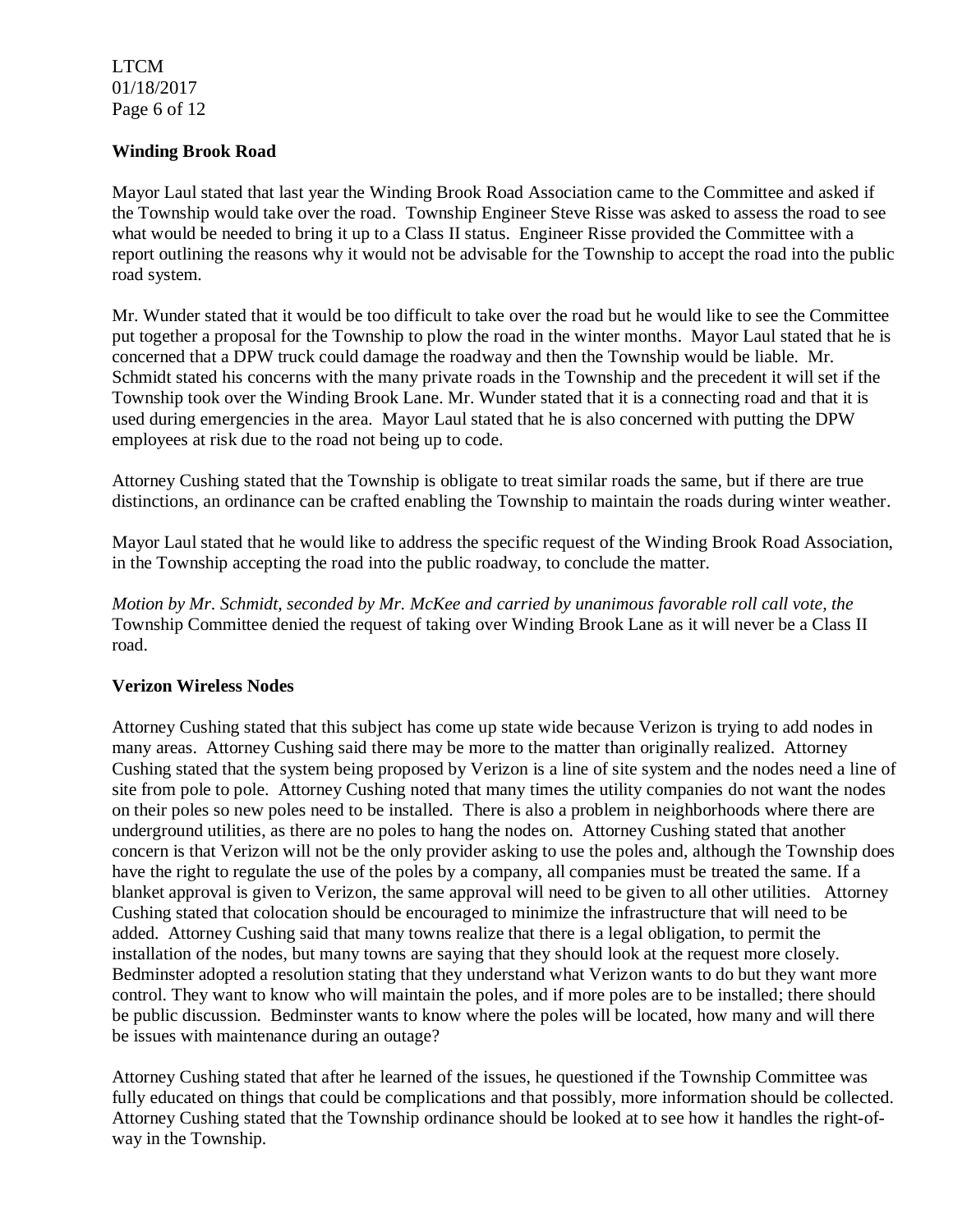LTCM 01/18/2017 Page 7 of 12

Attorney Cushing suggested that the Committee wait to see how the matter evolves or for the Township to consider an ordinance to regulate the right-of-ways. Attorney Cushing noted that it may have been hasty in giving blanket approval to Verizon.

Mr. Schmidt asked if the testimony provided by Ms. Windsor connects to the resolution that was adopted by the Committee. Attorney Cushing stated that he feels that it would be weak if Verizon were to say that the testimony was just guidelines. Attorney Cushing stated that he would not rely on the testimony that was provided. The testimony was most likely accurate; however, it was not as broad as it should have been. Attorney Cushing suggested partnering with Verizon in coming up with a plan.

Discussion was held on the type of technology that Verizon is proposing. Mayor Laul stated that he believes that the nodes proposed in the Township are dissimilar from the technology that the League of Municipalities is looking into, which is line of site.

Mr. Schmidt asked what a reasonable time is in approving the plan. Attorney Cushing said that he does not believe that time is pressing because no application has been submitted. Attorney Cushing stated that due to the nodes being proposed on a County road, the County and the Township should coordinate their response.

Discussion was held on whether future discussions should be held at the Planning Board or the Township Committee. The Committee decided that it would be appropriate for Verizon to go before the Planning Board. The goal would be to implement the process in a way that least impacts the residents.

Attorney Cushing will draft a resolution outlining the facts and concerns that the Township has with Verizon's proposal.

#### **RESOLUTION 22-2017 – Revoking Resolution No. 81-2016**

*Motion by Mayor Laul, seconded by Mr. Wunder and carried by favorable roll call vote, the Township* Committee revoked Resolution No. 81-2016 and authorized Attorney Cushing to draft a resolution, consistent with the points that were discussed. The Resolution will be ratified at the February 1st meeting. AYES: Wunder, Laul, Schmidt, McKee ABSTAIN: Koehler

#### **NEW BUSINESS**

# **Miquin-Woodglen Trail Project – Appraisal Proposals**

Mr. Schmidt stated that it has been discussed for years, to see if the property owner of Block 37, Lot 17 would be willing to sell a portion of her property to enable connectivity between Miquin Woods and Woodglen Road. The property owner has now agreed to sell a portion of her property to the Township as she supports the connection of the two properties. The first step in the process would be to have land appraised.

*Motion by Mr. Schmidt, seconded by Ms. Koehler and carried by unanimous favorable roll call vote, the* Township Committee approved Norman J. Goldberg to appraise approximately 2 acres of Block 37, Lot 17, at a cost of \$750.00.

#### **Internet Technology – Subcommittee**

Mayor Laul stated that he appointed Ms. Koehler to oversee Internet Technology, for the Township, for a few reasons. Mayor Laul stated that he would like to see the Township move to paperless meetings, with an electronic format, in order to minimize paperwork. Mayor Laul noted that Lebanon Township School has an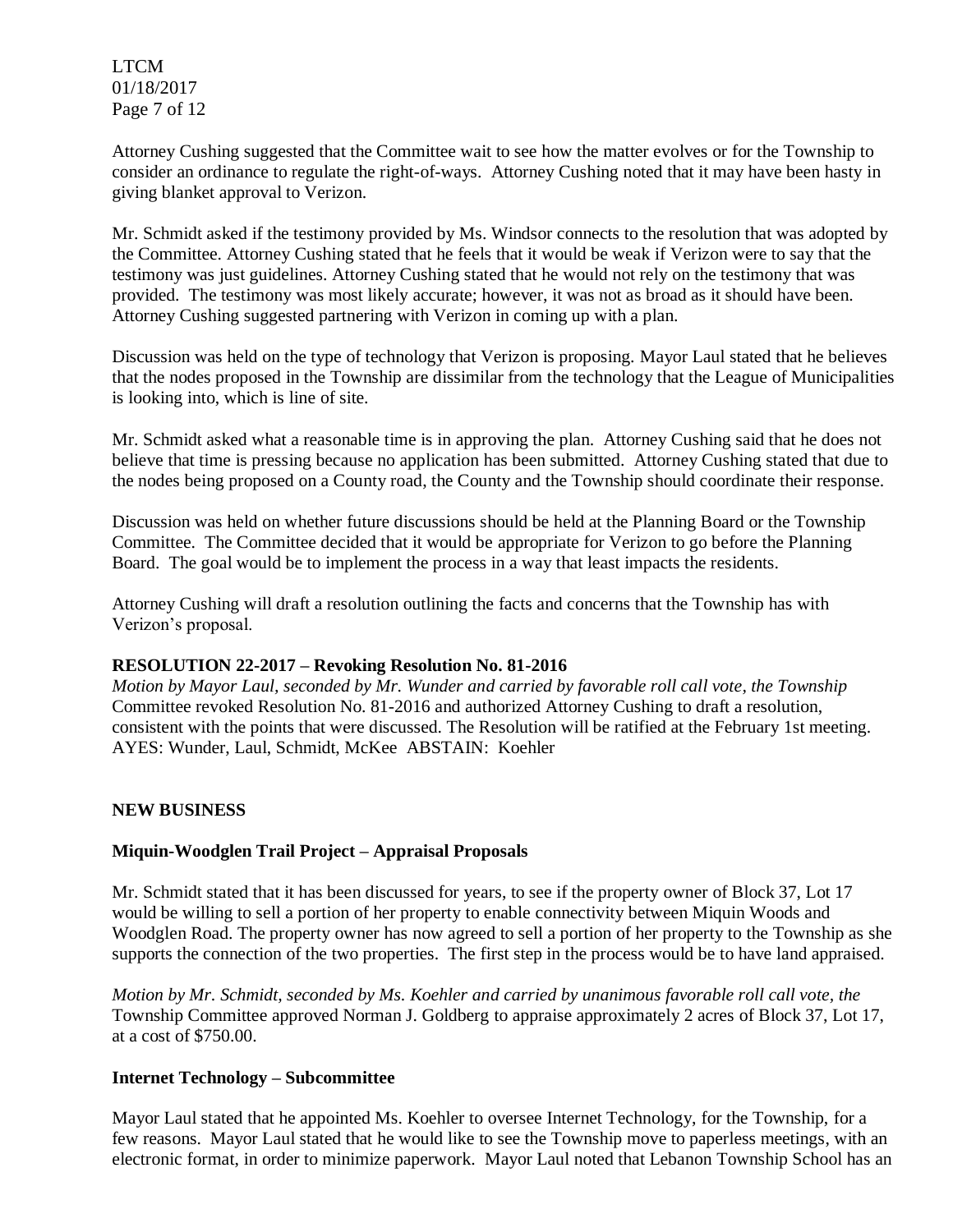LTCM 01/18/2017 Page 8 of 12

IT employee who may be able to assist with the process. Ms. Koehler stated that she attended the Board of Education meeting and the Board uses Chrome Books. The meeting material is not emailed; it is obtained through the school's server. Mayor Laul stated that the EOSC puts their agenda and minutes on the screen at each meeting and it may be a good idea to purchase something to hold the projector so it does not need to be moved around. Mayor Laul said that he would like an audit of the computers in the Township.

*Motion by Mr. McKee, seconded by Mr. Schmidt and carried by unanimous favorable roll call vote, the* Township Committee approved Ms. Koehler and Mayor Laul as a sub-committee for Internet Technology.

# **Federal Aviation Administration – Private Airport Data Survey**

The Federal Aviation Administration has sent a survey to the Committee to find out if the Township would like to retain the Private Airport status in the Park. Mr. Schmidt stated that there is no cost to renew the standing and there are no special requirements.

*Motion by Ms. Koehler, seconded by Mr. Wunder and carried by unanimous favorable roll call vote, the* Township Committee authorized the DPW Manager to complete the survey to retain the Private Airport Status.

# **Musconetcong Watershed Association – Membership Correspondence**

*Motion by Mr. Wunder, seconded by Mr. Schmidt and carried by unanimous favorable roll call vote, the* Township Committee approved the Musconetcong Watershed Association Membership, at a cost of \$250.00

# **Raffle Application – Voorhees Vikings Booster Club Inc. – 05/22/2017**

*Motion by Ms. Koehler, seconded by Mr. Wunder and carried by unanimous favorable roll call vote, the* Township Committee approved a Raffle License Application, for Voorhees Viking Booster Club Inc., for an event to be held on 05/22/2017.

# **Approve Junk Yard Application – Burd Salvage**

*Motion by Mr. Schmidt, seconded by Mr. McKee and carried by favorable roll call vote, the Township* Committee approved a Junk Yard Application for Burd Salvage. AYES: Koehler, Laul, McKee, Schmidt ABSTAIN: Wunder

# **Approve Junk Yard Application – A.S. Milkowski & Sons**

*Motion by Mr. Schmidt, seconded by Ms. Koehler and carried by favorable roll call vote, the Township*  Committee approved a Junkyard Application for A.S. Milkowski & Sons. AYES: Koehler, Laul, McKee, Schmidt ABSTAIN: Wunder

# **Animal Control Officer**

Ms. Koehler stated that she met with Mr. Wunder, Clerk Sandorse and Chief Gale to discuss what the Animal Control needs are for the Township. Three different Animal Control proposals were received; however, they were all very different. Ms. Koehler stated that it would be difficult in choosing the ACO until you define what the Township's requirements are and who will be responsible to carry out those responsibilities. Ms. Koehler stated that Chief Gale would like to be the first point of contact as the Police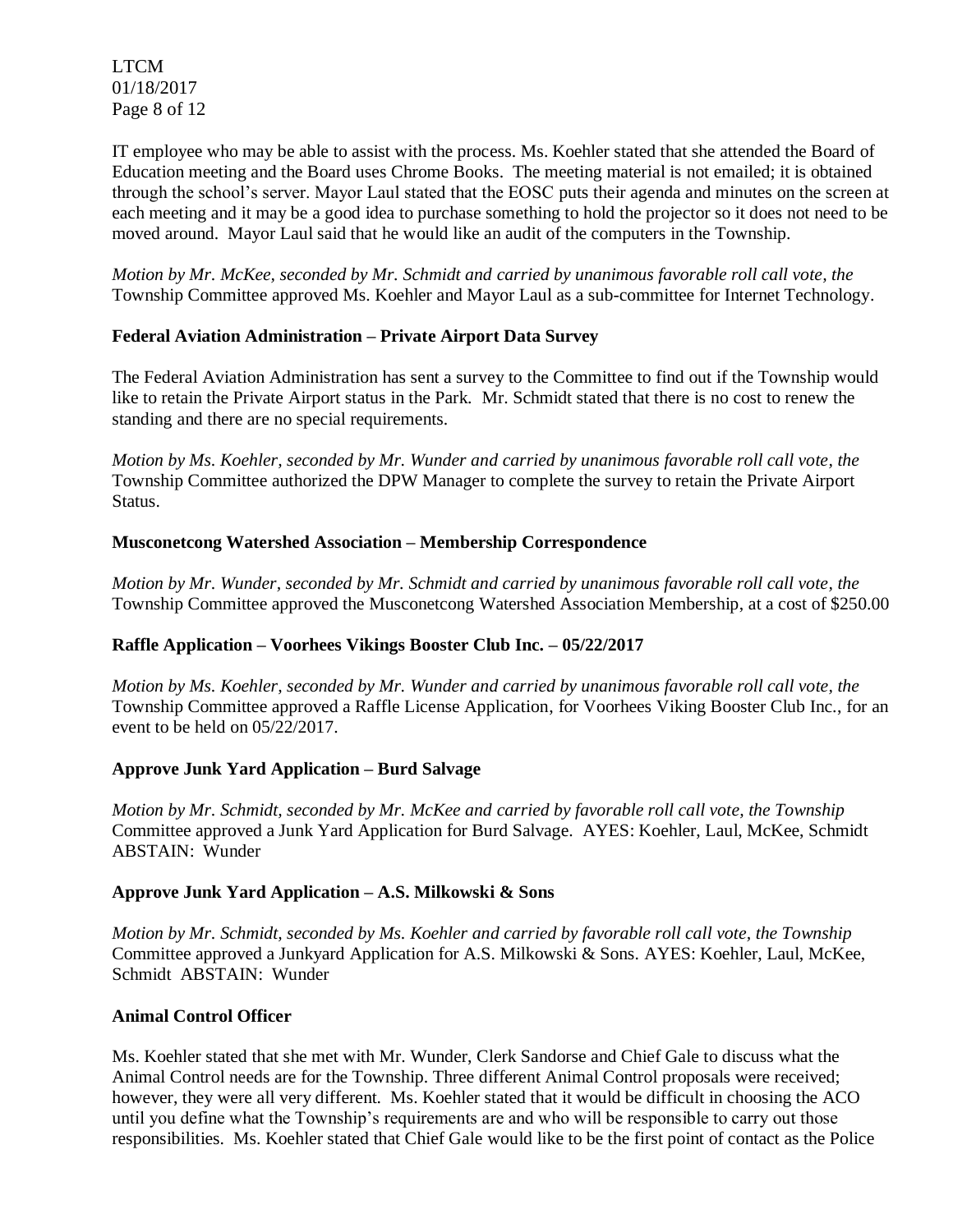LTCM 01/18/2017 Page 9 of 12

Department can many times resolve the issue; however, there may be times when the ACO will need to be involved.

Ms. Koehler stated that due to confusion, she prepared a grid to be discussed at the next subcommittee meeting to decide the scope of the Township's requirements. Interviews can then be conducted and costs can be considered.

Mr. Wunder stated that the Township ordinance needs to be amended to include cats and live stocks.

# **Amendment to Lease Agreement - 528 West Hill Road**

Mayor Laul stated that the proposed amendment to the Lease Agreement between the Township and the LTVFD, for the rental of Fire Station No. 3, would enable the Fire Department to sublease the building

for events without Committee approval. Fire Chief James Crampton stated that he reviewed the proposed amendment and he found no issues with the language. The limitation of event hours and when the facility can be used was discussed. The lease was reviewed in detail by the Township Committee. Attorney Cushing will make the changes to the Agreement based on the Committee's comments. The

Agreement is to be sent to the Fire Department for review and to be approved at a future Committee meeting.

*Motion by Mr. Schmidt, seconded by Mr. Wunder and carried by unanimous favorable roll call vote, the*  Township Committee approved the Fire Department's request to sublease Fire Station No. 3, on January 21, 2017, for a child's birthday party.

# **LTVFD Hall Rental Agreement – tabled**

# **PRESENTATION OF VOUCHERS**

Committee Members provided a description of vouchers exceeding \$1000.00.

*Motion by Mr. Wunder, seconded by Ms. Koehler, and carried by unanimous favorable roll call vote,* the Township Committee approved the January 18, 2017 bill list in amount of \$ \$2,619,712.24 along with a payment to the Treasurer, State of New Jersey for \$235.00. The E-Consult payment must be verified by Mr. McKee with Attorney Cushing prior to payment.

#### **CORRESPONDENCE**

- a. Tax Collector's Report for the Month of December 2016
- b. Tax Collector's Annual Report
- c. Library Committee December 14, 2016 Meeting Minutes
- d. Recreation Comm. September 1, 2016/October 11, 2016/November 3, 2016 Meeting Minutes
- e. EOSC November 21, 2016 Meeting Minutes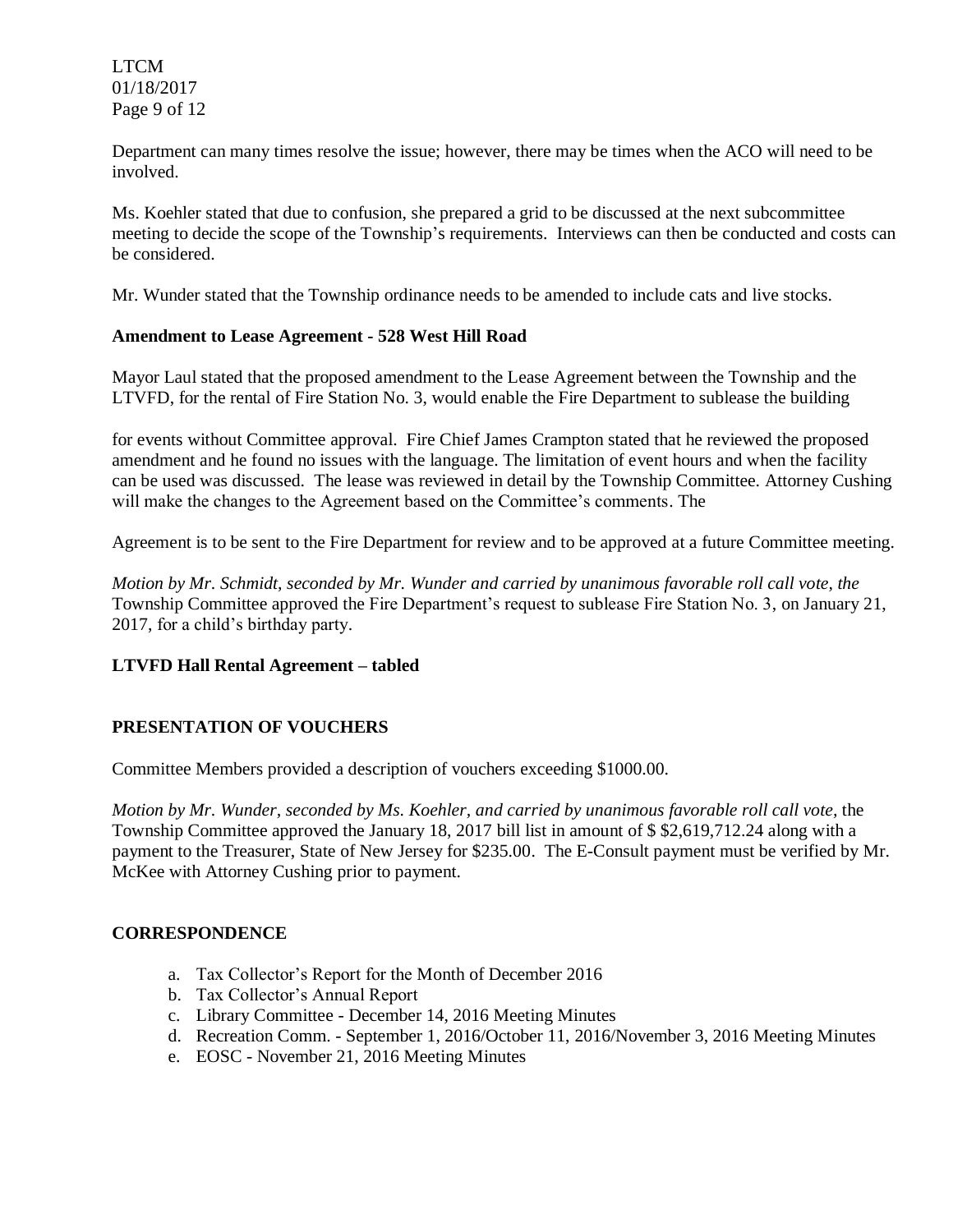LTCM 01/18/2017 Page 10 of 12

# **PUBLIC COMMENTS**

*Motion by Mr. Wunder, seconded by Mr. Schmidt, and carried by unanimous favorable roll call vote,* the Township Committee opened the Public Comment portion of the meeting at 9:21 p.m.

Ms. Laurie Hoffman thanked the Committee for approving the addition for the Museum. Ms. Hoffman noted that it is on record, at the County, that the Township did not vacate the roadway near Irish Town, on Route 31 North; they only vacated the roadway by Davara. Ms. Hoffman wants to know if the Township will have a say in where the poles will be placed by Verizon.

Mr. Milkowski stated that a new boiler will most likely need to be installed in the museum and since there is not natural gas in the area, it will most likely be an oil burner. Mr. Milkowski said that he would like the footing for the chimney installed at this time, facing the river, because it will be below grade and he would not like to see a low spot created.

Mr. Gary Milkowski thanked Architect Chris Nash for all of the work that he has done for the Township and the Fire Department. Mr. Milkowski said that the wiring, for the new generators at the Fire Stations, is not good. It was installed high and is a tripping hazard at Fire Station No. 2 and Station No. 3. Mr.

Milkowski told the Committee that they did a good job on making a decision on the Winding Brook Lane request. Mr. Milkowski noted that if the Township starts to plow the road it may be used more. Also, if the road is then damaged, the residents will be complaining. Mr. Milkowski said that plowing the roads would also be rough on the Township's DPW trucks.

*Motion by Mr. Wunder, seconded by Ms. Koehler and carried by unanimous favorable roll call vote, the* Township Committee closed the public comment portion of the meeting at 9:28 p.m.

# **Resolution No. 23-2017 –Executive Session**

*Motion by Mr. Schmidt, seconded by Mr. Wunder and carried by unanimous favorable roll call vote, the* Township Committee approved Resolution No. 23-2017 and convened in executive session at 9:29 p.m. The Committee may take action when the regular meeting reconvenes.

#### TOWNSHIP OF LEBANON COUNTY OF HUNTERDON STATE OF NEW JERSEY RESOLUTION NO. 23-2017 RESOLUTION AUTHORIZING EXECUTIVE SESSION

WHEREAS, the Open Public Meetings Act; *N.J.S.A.* 10:4-6 *et seq*., declares it to be the public policy of the State to insure the right of citizens to have adequate advance notice of and the right to attend meetings of public bodies at which business affecting the public is discussed or acted upon; and

WHEREAS, the Open Public Meetings Act also recognizes exceptions to the right of the public to attend portions of such meetings; and

 WHEREAS, the Mayor and Committee find it necessary to conduct an executive session closed to the public as permitted by the *N.J.S.A*. 40:4-12; and

 WHEREAS, the Mayor and Committee will reconvene in public session at the conclusion of the executive session;

 NOW, THEREFORE, BE IT RESOLVED by the Mayor and Committee of the Township of Lebanon, County of Hunterdon, State of New Jersey that they will conduct an executive session to discuss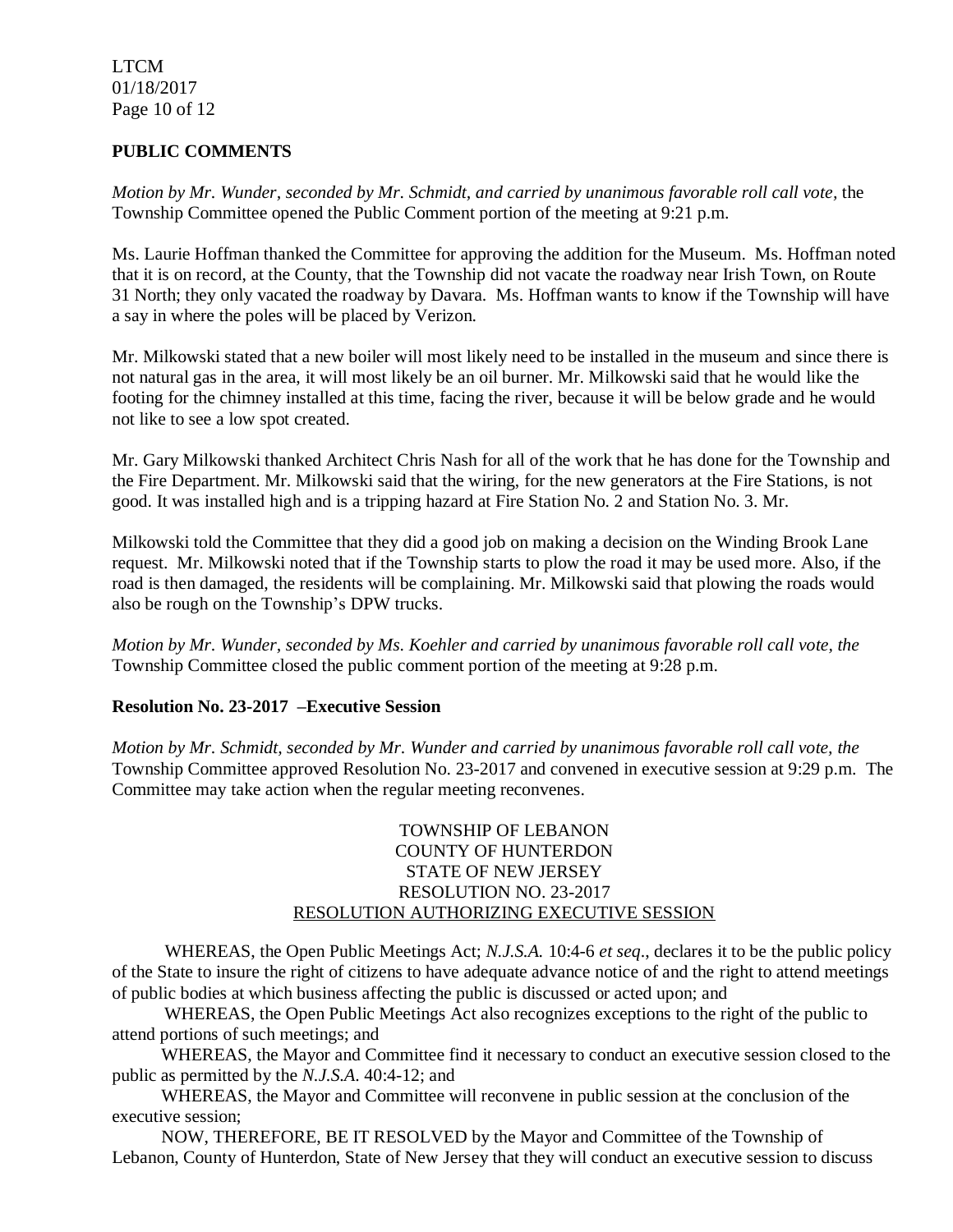LTCM 01/18/2017 Page 11 of 12

the following topic(s) as permitted by *N.J.S.A*. 40:4-12:

\_\_\_\_\_\_A matter which Federal Law, State Statute or Rule of Court requires be kept confidential or excluded from discussion in public (Provision relied upon:

\_\_\_\_\_\_\_\_\_\_\_\_\_\_\_\_\_\_\_\_\_\_\_\_\_\_\_\_\_\_\_\_\_\_\_\_\_\_\_\_\_\_\_\_\_\_\_\_\_\_\_\_\_);

\_\_\_\_\_\_A matter where the release of information would impair a right to receive funds from the federal government;

\_\_\_\_\_\_A matter whose disclosure would constitute an unwarranted invasion of individual privacy;

A collective bargaining agreement, or the terms and conditions thereof (Specify contract:

\_\_\_\_\_\_\_\_\_\_\_\_\_\_\_\_\_\_\_\_\_\_\_\_\_\_\_\_\_\_\_\_\_\_\_\_\_\_\_\_\_\_\_); A matter involving the purpose, lease or acquisition of real property with public funds, the setting of bank rates or investment of public funds where it could adversely affect the public interest if discussion of such matters were disclosed; Real Estate Acquisitions

Tactics and techniques utilized in protecting the safety and property of the public provided that their disclosure could impair such protection;

Investigations of violations or possible violations of the law;

 Pending or anticipated litigation or contract negotiation in which the public body is or may become a party; (The general nature of the litigation or contract negotiations is**:**

 Professional Service Contracts\_\_\_\_\_\_. The public disclosure of such information at this time would have a potentially negative impact on the municipality's position in the litigation or negotiation; therefore this information will be withheld until such time as the matter is concluded or the potential for negative impact no longer exists.

 Matters falling within the attorney-client privilege, to the extent that confidentiality is required in order for the attorney to exercise his or her ethical duties as a lawyer; (The general nature of the matter is:

OR the public disclosure of such information at this time would have a potentially negative impact on the municipality's position with respect to the matter being discussed; therefore this information will be withheld until such time as the matter is concluded or the potential for negative impact no longer exists.*)*;

 X Matters involving the employment, appointment, termination of employment, terms and conditions of employment, evaluation of the performance, promotion or disciplining of any specific prospective or current public officer or employee of the public body, where all individual employees or appointees whose rights could be adversely affected have not requested in writing that the matter(s) be discussed at a public meeting; (The employee(s) and/or general nature of discussion is: Union Contract the public disclosure of such information at this time would violate the

employee(s) privacy rights; therefore this information will be withheld until such time as the matter is concluded or the threat to privacy rights no longer exists.;

Deliberation occurring after a public hearing that may result in the imposition of a specific civil penalty or loss of a license or permit;

BE IT FURTHER RESOLVED that the Mayor and Committee hereby declare that their discussion of the subject(s) identified above may be made public at a time when the Township Attorney advises them that the disclosure of the discussion will not detrimentally affect any right, interest or duty of the Township or any other entity with respect to said discussion.

BE IT FURTHER RESOLVED that the Mayor and Committee, for the reasons set forth above, hereby declare that the public is excluded from the portion of the meeting during which the above discussion shall take place.